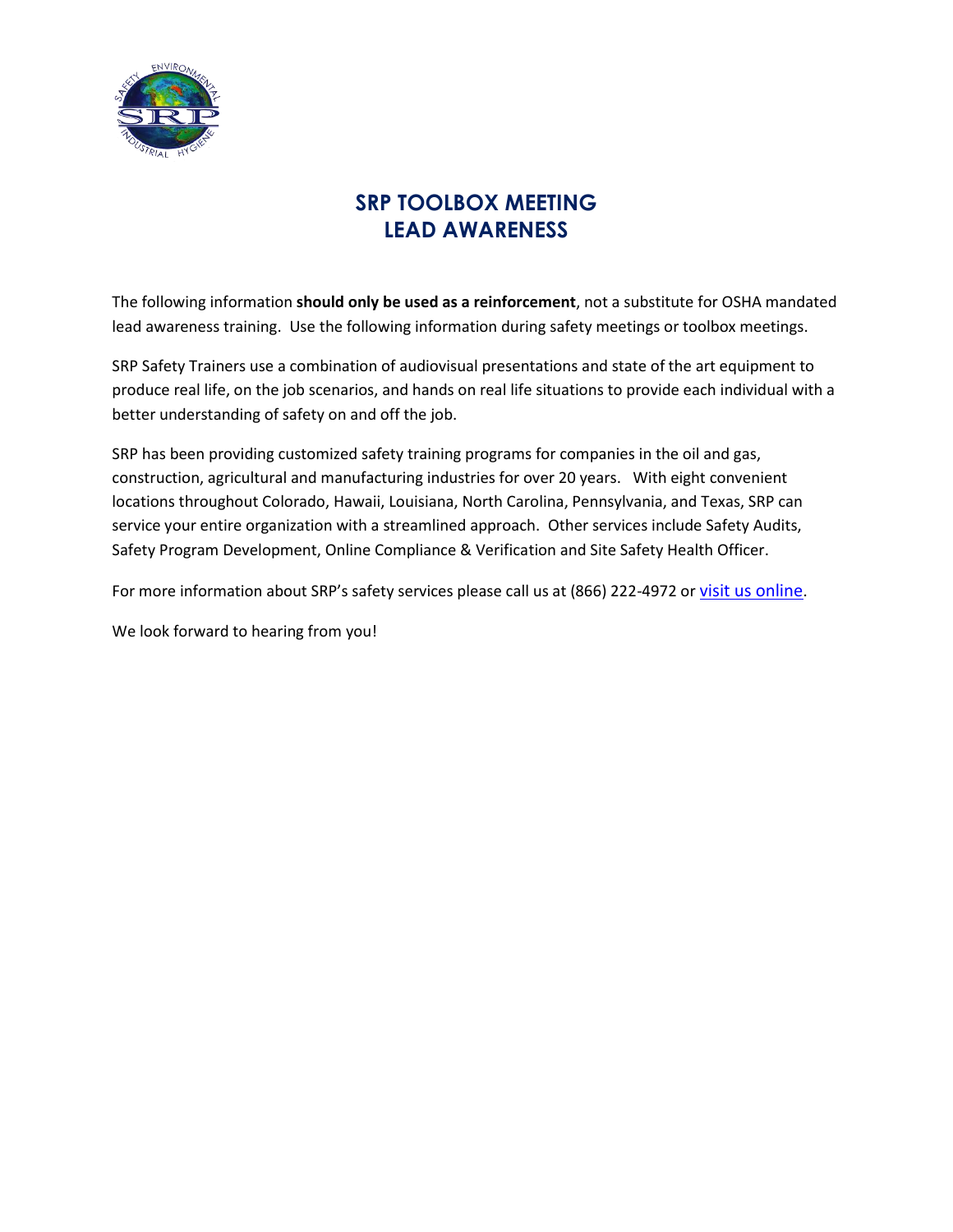

# **SRP TOOLBOX MEETING LEAD AWARENESS**

Despite its high toxicity, lead remains a common material in numerous industries. Overexposure to lead can lead to lead poisoning. This involves the accumulation of lead in the body, leading to interference with normal functions and development, involving a number of different organ systems within the body.

### **ROUTES OF ENTRY**

Lead is primarily introduced to the body via:

- Inhalation, when the air contains lead dust or fumes.
- Ingestion, when lead-contaminated materials, including food, beverages, cosmetics, and tobacco products enter the body via the mouth.

#### **SYMPTOMS**

- **•** Abdominal pain, vomiting, and constipation
- **•** High blood pressure
- **•** Joint or muscle pain
- **•** Declines in mental functioning
- **•** Pain, numbness, or tingling of extremities
- **•** Headaches
- **•** Memory loss
- **•** Mood disorders
- **•** Fertility issues in both men and women, including harm to fetuses

#### **LEAD IN CHILDREN**

The human body is unable to distinguish lead from calcium, which makes lead especially dangerous in the still-developing bodies of children. It can cause permanent harm to bones, muscles, and the brain during fetal development, as well as hamper future development in children.